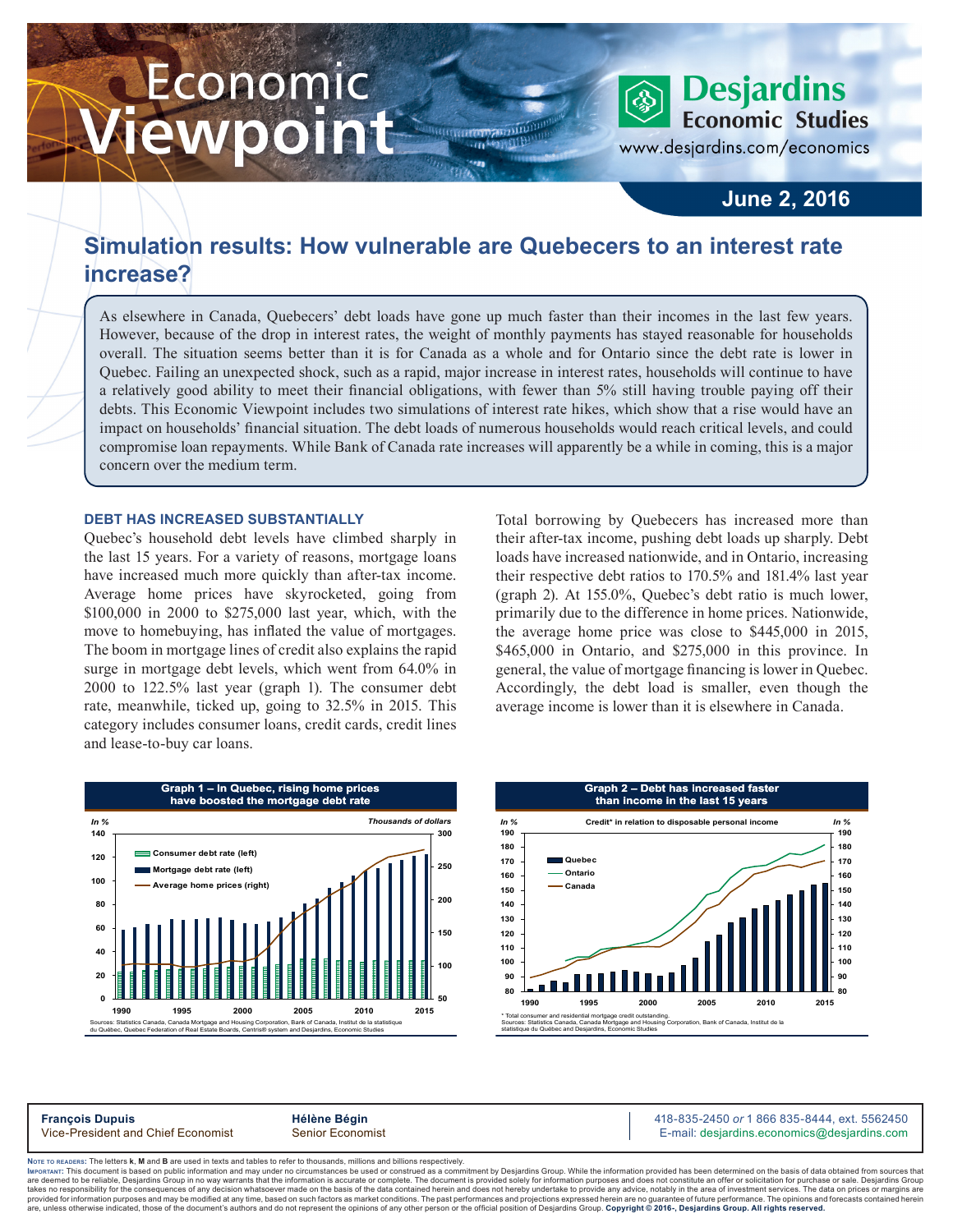

Quebec's more affordable residential market also results in fewer highly indebted households than Ontario, British Columbia and Alberta (graph 3). The Bank of Canada<sup>1</sup> considers households with debt-to-income ratios greater than 350% to be highly indebted. Although it has increased nationwide in recent years, Quebec is doing well, with 5% of Quebec households in this situation.



#### **BUT THE WEIGHT OF INTEREST HAS COME DOWN**

There are several shortcomings with the debt to after-tax income ratio, however. For one thing, although it takes many years to repay loans, particularly mortgage loans, the debt is compared with the income for a single year, making it unwieldy to interpret. The combined sum of loans with different due dates do not have to be paid off in a single year! For another, this metric does not factor in interest rates. The debt-to-income ratio therefore does not assess households' financial capability for making their monthly payments.

Yet, the cost of borrowing has made a huge difference in recent years. Interest rates have fallen to very low levels, allowing many households to finance their debt more cheaply. Moreover, the boom in personal lines of credit, which charge interest rates that are lower than the rates charged on conventional loans, has decreased interest payments over the years. According to Statistics Canada, total interest paid accounts for a small portion of Quebecers' incomes (graph 4). Given higher borrowing levels and lower interest rates, are borrowers' monthly payments (principal and interest) more or less difficult to meet than previously?





#### **THE ABILITY TO REPAY IS MORE REVEALING**

The debt-service ratio (DSR) helps answer this question, as it simultaneously factors in debt loads, interest rates, and household incomes. The DSR measures the total financial commitment associated with debt repayment based on gross income. For all households, the average DSR has held at around 16% for the last 10 years in Quebec. Principal and interest payments therefore take up a reasonable share of indebted households' income. Although debt loads have risen in recent years, the drop in interest rates has helped contain the weight of loan repayments. However, the situation is a concern. The eventual rise by interest rates and high debt-to-income levels could be a tough combination to deal with.

The average DSR, which has been stable over the years, shows that the risk of running into serious financial trouble has not increased for households in general. For some households, however, the situation may have deteriorated. A breakdown of households according to debt load paints a clearer picture. If loan payments take up too big a share of gross income, borrowers are quite likely to be unable to meet their financial commitments. The Bank of Canada deems households with DSRs in excess of the critical 40% threshold to be vulnerable, meaning that they could have trouble making their payments.

<sup>1</sup> Cateau, Gino, Roberts, Tom and Zhou, Jie. "Indebted Households and Potential Vulnerabilities for the Canadian Financial System: A Microdata Analysis," Bank of Canada, Financial System Review, December 2015. http:// [www.bankofcanada.ca/wp-content/uploads/2015/12/fsr-december2015](http://www.bankofcanada.ca/wp-content/uploads/2015/12/fsr-december2015-cateau.pdf) [cateau.pdf](http://www.bankofcanada.ca/wp-content/uploads/2015/12/fsr-december2015-cateau.pdf)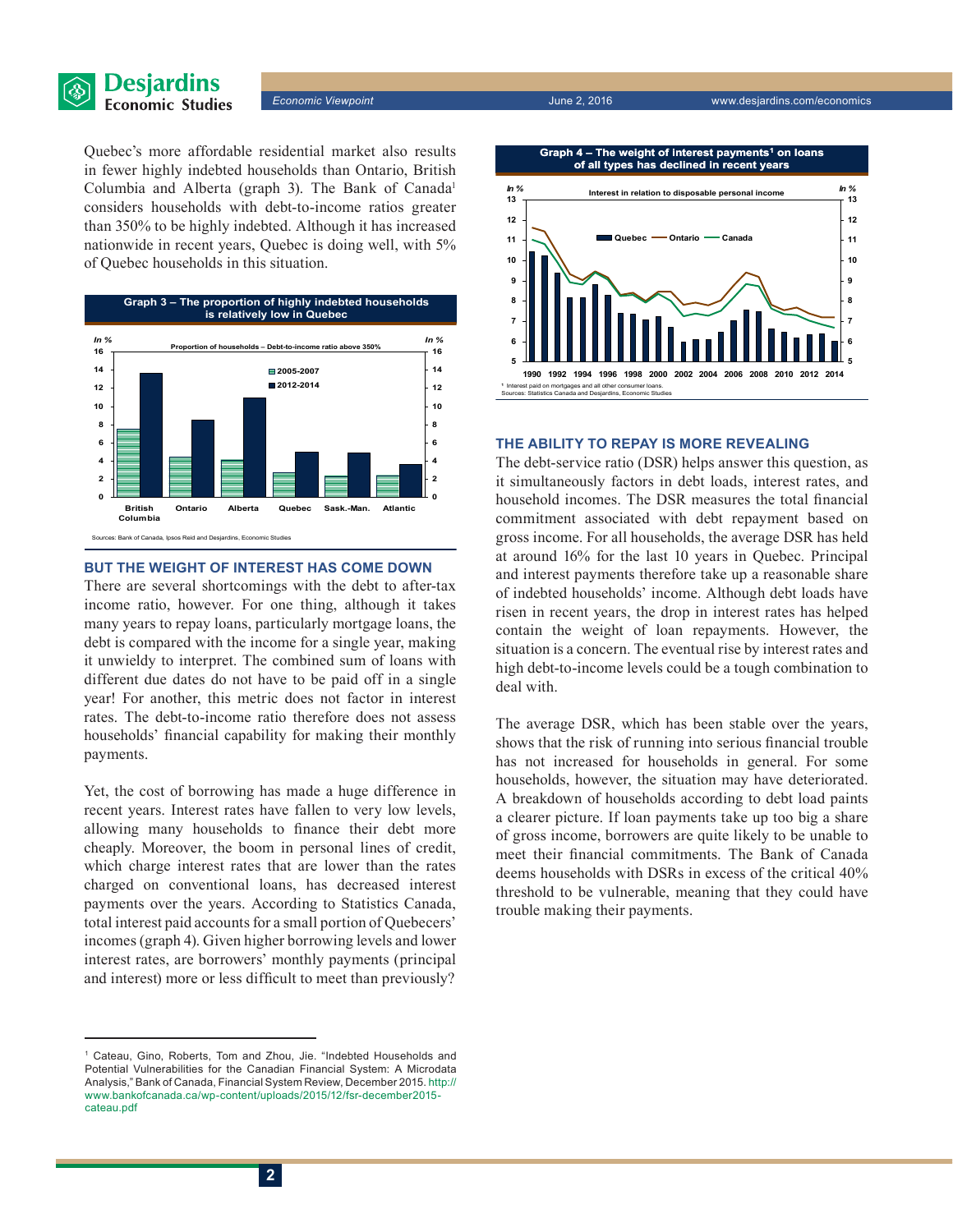

*Economic Viewpoint* June 2, 2016 www.desjardins.com/economics



The distribution of households by DSR has not shifted much in the last 10 years. More specifically, the proportion of households whose monthly principal and interest payments are above the critical threshold has held at 4%, and the other categories have not seen much change (graph 5). Although households with DSRs above 40% seem more vulnerable, those with ratios between 30 and 40% also present a potential risk. They could quickly end up in a precarious position in the event of an unforeseen situation. In fact, the more debt a household has, the more vulnerable it is to certain events, such as separation, serious illness, loss of employment or a sudden rise in interest rates.



#### **IMPACT OF THE RISE IN INTEREST RATES**

Given the economic problems in the country, Bank of Canada interest rate increases seem far in the future. The risk associated with higher interest rates is therefore not an immediate risk to households' financial soundness, but the situation could be more problematic over the medium term. To assess the impact of an eventual interest rate increase, we performed two simulations. The first simulation depicts how the DSR will evolve based on our current interest rate forecast scenario. Our core scenario calls for the overnight rate to rise to nearly 2% by 2019; it is now at 0.50%. The second simulation considers an alternate scenario, with interest rates going up twice as much as projected (graph 6). This would put the overnight rate at 4% within five years. Although this may seem high, according to the Bank of Canada, a neutral interest rate<sup>2</sup> is between 2.75% and 3.75%. Note that the overnight rate stood at 5.75% at the beginning of 2000 and 4.25% at the end of 2007.



The impact of an increase in borrowing costs would differ with the various lending products. For most mortgage loans and conventional consumer loans, the impact is only felt when the loan is renewed. This lag does not occur with variable-rate mortgage loans and personal lines of credit, whose rates are tied to financial institutions' prime rates. Because credit card interest rates are relatively stable, monthly payments are little affected by changes to interest rates. The simulations took the features of different loans into account so as to consider these factors. This approach is fairly realistic, in that interest rate changes do not necessarily immediately affect monthly payments. The impacts are felt as loans are renewed, therefore constituting a medium-range issue for households' financial situations.

Both simulations show the proportion of household income devoted to loan repayments increasing as of 2016. The average DSR would rise slowly by more than one percentage point in the core scenario, and by close to two percentage points in the alternate scenario (graph 7 on page 4). The financial burden would become harder to bear for households overall, even assuming a constant debt level. In the alternate scenario, the average DSR would be higher than the average for the last 10 years. In both cases, the increase in the DSR for all households shows that their financial situation would be affected, gradually and permanently.

<sup>2</sup> Consistent with an economy that achieves its full potential and inflation within the target range.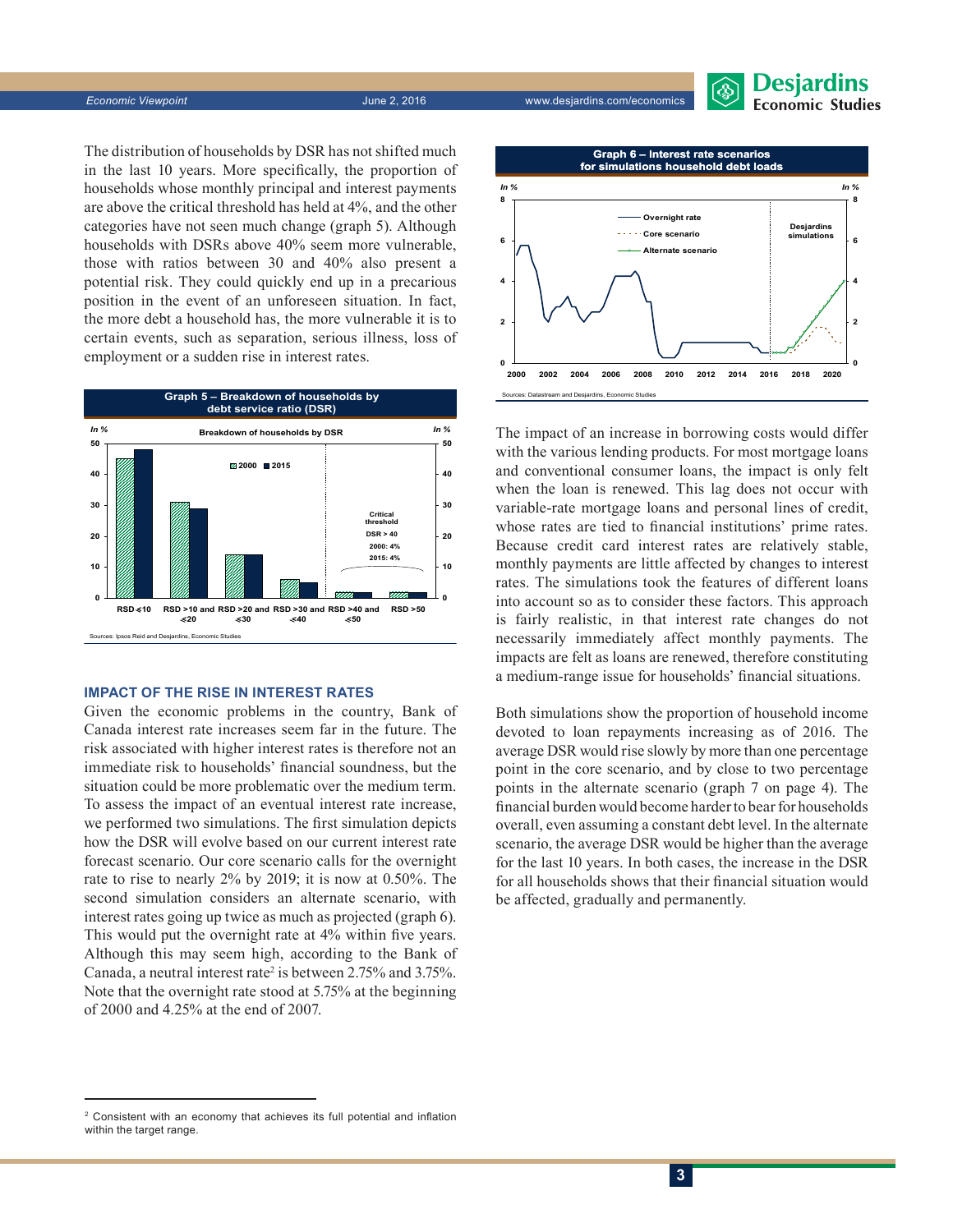



Given an increase to interest rates, what would the proportion of vulnerable households be? With an interest rate increase consistent with the core scenario, the share of households with DSRs above 40% would barely change. About 4.5% of these households would be deemed vulnerable compared to 4.0% last year. Households therefore seem to be able to absorb small increases in borrowing costs without too much damage. With the alternate scenario (bigger interest rate increases), 5.5% of households would go over the critical debt load threshold. In just five years, more than 25,000 additional households would tip into this zone, where they would be at risk of defaulting on their payments. The number of vulnerable households would increase from about 100,000 to 125,000. They would not all necessarily be insolvent, but the likelihood would still be quite high. A slow, unexpected rise by the Bank of Canada's overnight rate to 4% would have a substantial adverse impact, as many households would have to deal with very heavy payments on their debt.

Those households would have to show discipline to fix their financial situations. The households with high DSRs would certainly have more trouble meeting their financial obligations than the others. Although households with DSRs above 40% seem more vulnerable, households with ratios between 30 and 40% also present a potential risk. They could quickly end up in a precarious position in the event of an unforeseen situation. In fact, the more debt a household has (box 1), the more sensitive it is to an interest rate increase, or to any other personal event that could affect income for a time.

#### **BOX 1: SOME HOUSEHOLDS AVOID DEBT**

According to the Ipsos Reid survey, the Canadian Financial Monitor, about 30% of Quebec households have no debt. This group includes households with no credit products, and households that use credit products but systematically pay off their monthly balances (this essentially applies to those with credit cards or personal credit lines). In principle, households that don't borrow, or do so in a much disciplined way, are not financially vulnerable. In general, these are people who are at a later stage in their lives. At this point, many homeowners have paid off their mortgages, acquiring substantial financial leeway. An eventual increase in borrowing costs would have no impact on 30% of the province's households, because they do not carry any debt. However, this should not trivialize the potential impact of an interest rate increase, as 70%—more than two million households—would be affected to some degree. The simulations presented in this Economic Viewpoint therefore focus only on Quebec households that are carrying debt.

#### **SENSITIVITY TO INTEREST RATE HIKES HAS INCREASED**

While the distribution of mortgage and consumer credit has not changed much since the early 2000s, product types have evolved substantially. For example, loans with fixed interest rates are much less popular. Variable-rate mortgage loans have increased, now accounting for nearly a third of the market (graph 8). In consumer credit, about 40% of loans